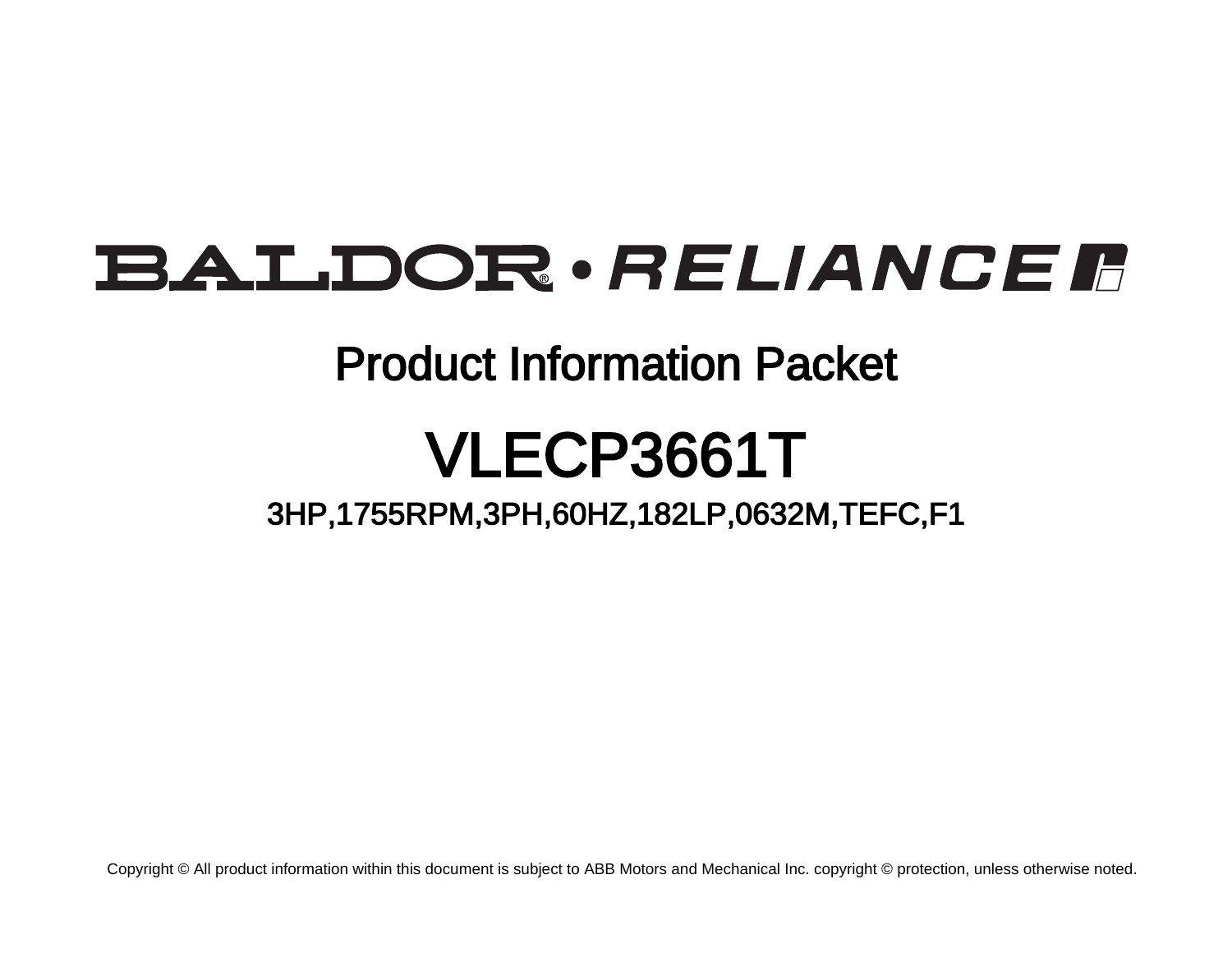### BALDOR · RELIANCE F Product Information Packet: VLECP3661T - 3HP,1755RPM,3PH,60HZ,182LP,0632M,TEFC,F1

| <b>Part Detail</b> |        |             |            |             |        |                      |            |
|--------------------|--------|-------------|------------|-------------|--------|----------------------|------------|
| Revision:          |        | Status:     | PRD/A      | Change #:   |        | Proprietary:         | No         |
| Type:              | AC     | Elec. Spec: | 06WGX181   | CD Diagram: | CD0005 | Mfg Plant:           |            |
| Mech. Spec:        | 06F063 | Layout:     | 06LYF063   | Poles:      | 04     | <b>Created Date:</b> | 07-07-2015 |
| Base:              | N      | Eff. Date:  | 02-21-2022 | Leads:      | 9#16   |                      |            |

| <b>Specs</b>                           |                         |                                  |                             |
|----------------------------------------|-------------------------|----------------------------------|-----------------------------|
| <b>Catalog Number:</b>                 | VLECP3661T              | <b>Heater Indicator:</b>         | No Heater                   |
| Enclosure:                             | <b>TEFC</b>             | <b>Insulation Class:</b>         | F                           |
| Frame:                                 | 182LP                   | <b>Inverter Code:</b>            | <b>Inverter Ready</b>       |
| <b>Frame Material:</b>                 | Iron                    | <b>KVA Code:</b>                 |                             |
| Motor Letter Type:                     | Three Phase             | <b>Lifting Lugs:</b>             | Vertical Lifting Lugs       |
| Output @ Frequency:                    | 3.000 HP @ 60 HZ        | <b>Locked Bearing Indicator:</b> | Locked Bearing              |
| Synchronous Speed @ Frequency:         | 1800 RPM @ 60 HZ        | Motor Lead Quantity/Wire Size:   | 9 @ 16 AWG                  |
| Voltage @ Frequency:                   | 460.0 V @ 60 HZ         | <b>Motor Lead Exit:</b>          | Ko Box                      |
|                                        | 230.0 V @ 60 HZ         | <b>Motor Lead Termination:</b>   | Flying Leads                |
| XP Class and Group:                    | CLI GP A, B, C, D       | Motor Type:                      | 0632M                       |
| <b>XP Division:</b>                    | Division II             | <b>Mounting Arrangement:</b>     | F <sub>1</sub>              |
| <b>Agency Approvals:</b>               | <b>UR</b>               | <b>Power Factor:</b>             | 77                          |
|                                        | <b>CSA EEV</b>          | <b>Product Family:</b>           | Super-E Chemical Processing |
|                                        | <b>CCSAUS</b>           | <b>Pulley End Bearing Type:</b>  | Thrust                      |
| <b>Auxillary Box:</b>                  | No Auxillary Box        | <b>Pulley Face Code:</b>         | P-Base                      |
| <b>Auxillary Box Lead Termination:</b> | None                    | <b>Pulley Shaft Indicator:</b>   | P-Base Groove & Key         |
| <b>Base Indicator:</b>                 | No Mounting             | <b>Rodent Screen:</b>            | None                        |
| <b>Bearing Grease Type:</b>            | Polyrex EM (-20F +300F) | <b>Shaft Extension Location:</b> | Pulley End                  |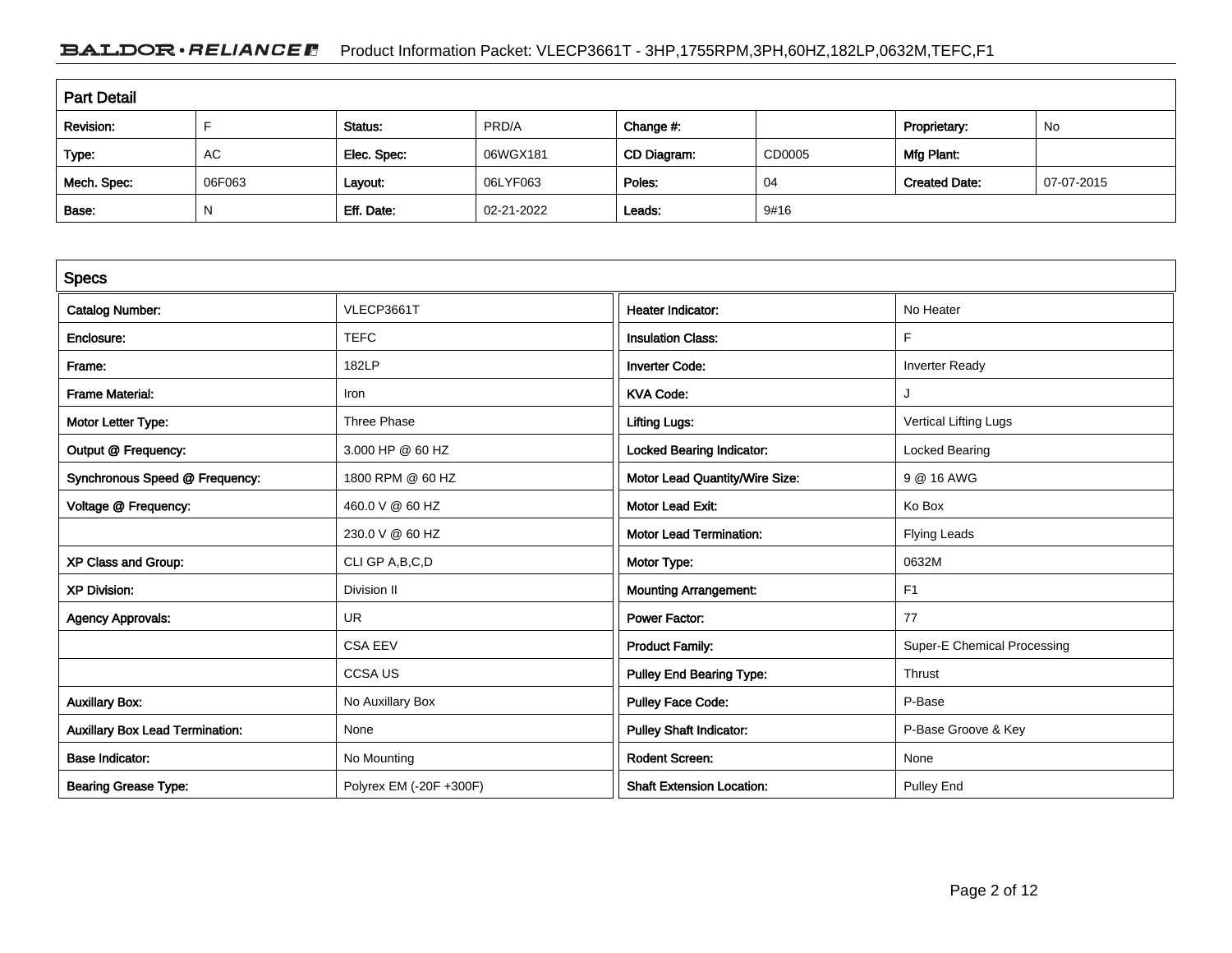| Blower:                               | None                      | <b>Shaft Ground Indicator:</b>     | No Shaft Grounding  |
|---------------------------------------|---------------------------|------------------------------------|---------------------|
| <b>Constant Torque Speed Range:</b>   | 1.5                       | <b>Shaft Rotation:</b>             | Reversible          |
| Current @ Voltage:                    | 8.200 A @ 230.0 V         | <b>Shaft Slinger Indicator:</b>    | No Slinger          |
|                                       | 8.600 A @ 208.0 V         | <b>Speed Code:</b>                 | Single Speed        |
|                                       | 4.100 A @ 460.0 V         | <b>Motor Standards:</b>            | <b>NEMA</b>         |
| Design Code:                          | В                         | <b>Starting Method:</b>            | Direct on line      |
| Drip Cover:                           | Drip Cover                | Thermal Device - Bearing:          | None                |
| Duty Rating:                          | <b>CONT</b>               | Thermal Device - Winding:          | None                |
| <b>Electrically Isolated Bearing:</b> | Not Electrically Isolated | <b>Vibration Sensor Indicator:</b> | No Vibration Sensor |
| <b>Feedback Device:</b>               | <b>NO FEEDBACK</b>        | <b>Winding Thermal 1:</b>          | None                |
| <b>Front Face Code:</b>               | Standard                  | <b>Winding Thermal 2:</b>          | None                |
| Front Shaft Indicator:                | None                      | <b>XP Temp Code:</b>               | T <sub>3</sub> C    |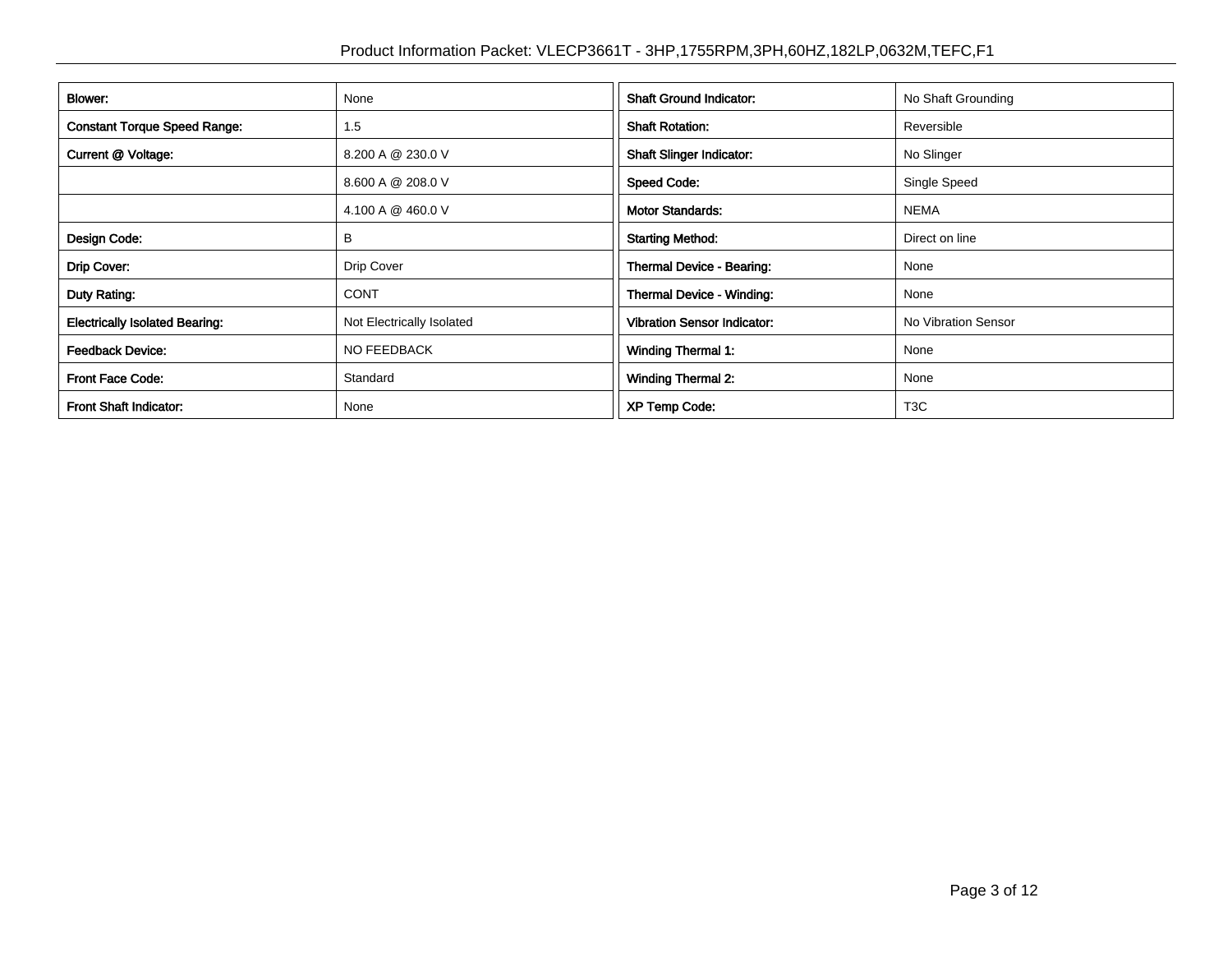| Nameplate NP3258E  |                      |                                         |      |
|--------------------|----------------------|-----------------------------------------|------|
|                    | CAT.NO. VLECP3661T   |                                         |      |
|                    | SPEC. 06F063X181G1   |                                         |      |
| HP 3               | <b>TE</b>            |                                         |      |
|                    | <b>VOLTS</b> 230/460 |                                         |      |
|                    | AMP 8.2/4.1          |                                         |      |
| $RPM$ 1755         |                      |                                         |      |
| FRAME 182LP        |                      | $HZ$ 60                                 | PH 3 |
| <b>SER.F.</b> 1.15 |                      | $DES$ <sub>B</sub><br>CODE <sup>J</sup> | CL F |
|                    | RATING 40C AMB-CONT  |                                         |      |
| <b>SN</b>          |                      |                                         |      |
|                    | $DE$ QJ307           | $ODE$ 6206                              |      |
| NEMA-NOM-EFF 89.5  |                      | $PF$ 77                                 |      |
| G.MIN.EFF 87.5     |                      | $CC$ 010A                               |      |
| T. CODE T3C        |                      | $T = 160$                               |      |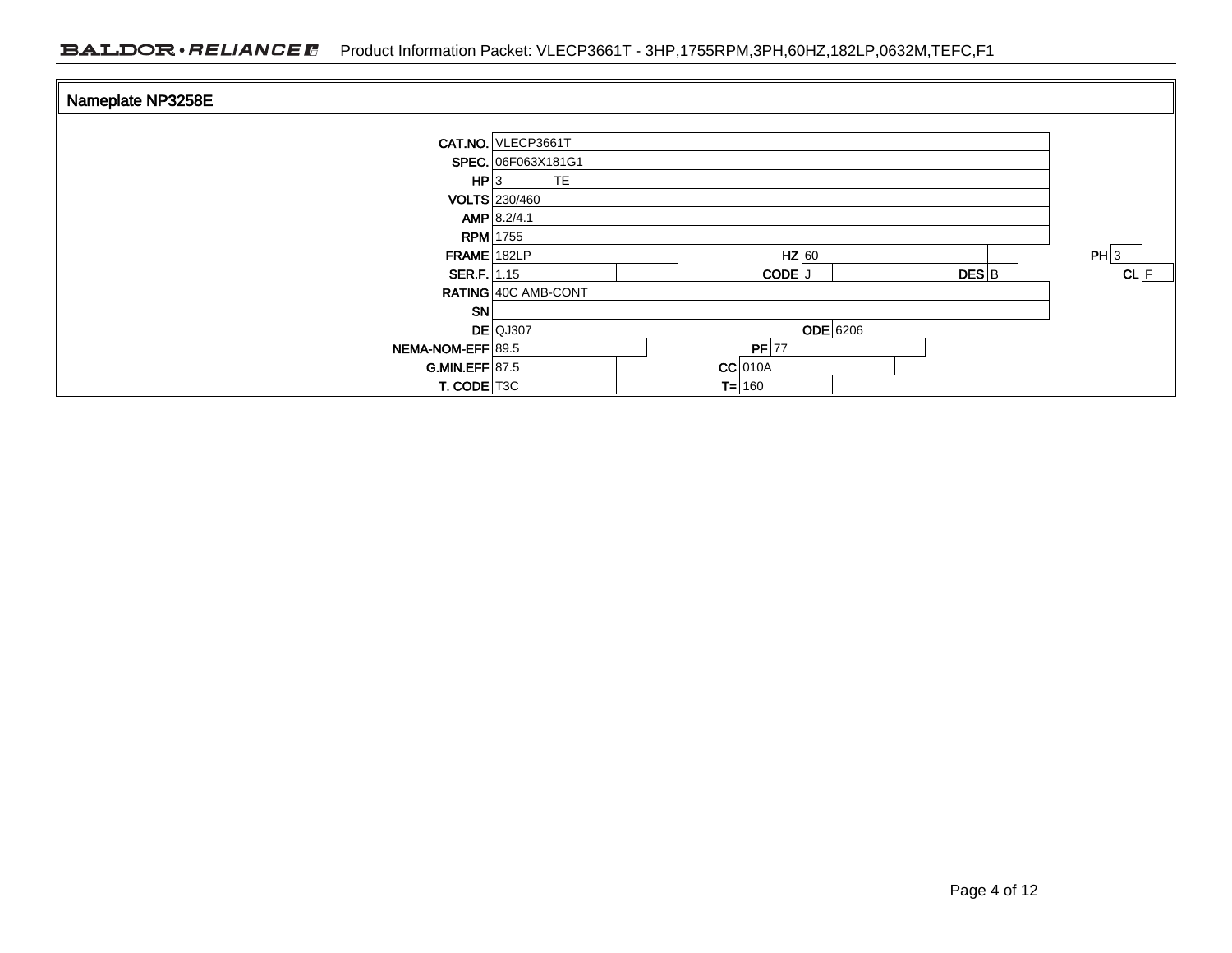| Nameplate NP3261E    |                             |                       |                             |  |
|----------------------|-----------------------------|-----------------------|-----------------------------|--|
|                      |                             |                       |                             |  |
|                      | SPEC. 06F063X181G1          |                       |                             |  |
|                      | <b>D.E. BRG.</b> 35BZ03X00X |                       |                             |  |
|                      | O.D.E. BRG. 30BC02X30X      |                       |                             |  |
|                      | <b>GREASE POLYREX EM</b>    |                       |                             |  |
| RPM MAX $2700$       |                             | <b>MAX. KVAR 0.87</b> |                             |  |
|                      |                             |                       |                             |  |
|                      | <b>BLANK</b> SFA 9.2/4.6    |                       |                             |  |
| INV.TYPE PWM         |                             |                       |                             |  |
|                      | $T = 160$                   |                       |                             |  |
| CHPFR 60             |                             | CHP TO $90$           |                             |  |
| CT HZ FROM $1.5$     |                             | CT HZ TO $60$         |                             |  |
| VT HZ FROM $ 0-$     |                             | VT HZ TO $60$         |                             |  |
|                      |                             |                       |                             |  |
| <b>HTR-VOLTS N/A</b> |                             | <b>HTR-AMPS N/A</b>   |                             |  |
| <b>HTR-WATTS N/A</b> |                             |                       | MAX. SPACE HEATER TEMP. N/A |  |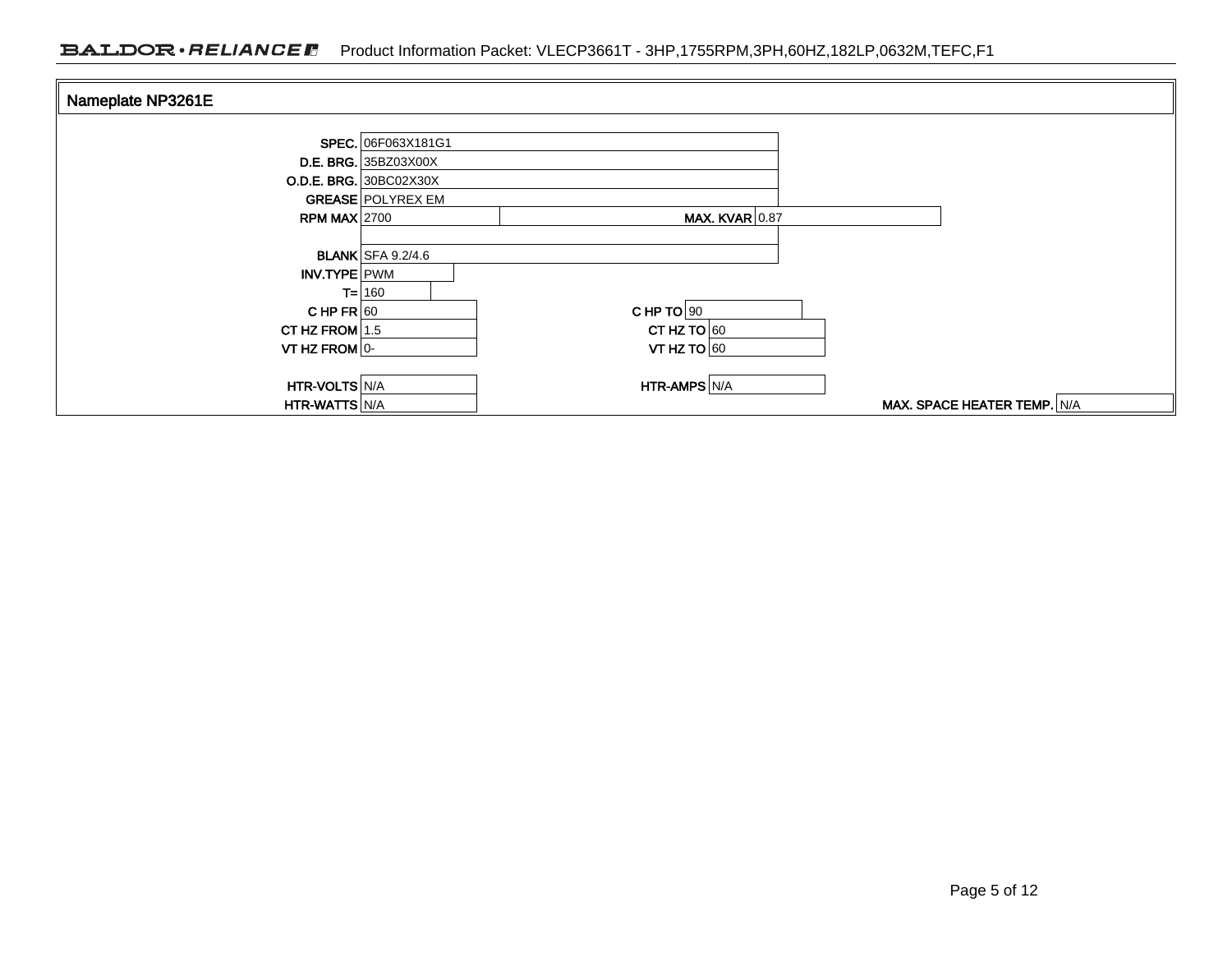| <b>Parts List</b>  |                                             |          |  |  |  |
|--------------------|---------------------------------------------|----------|--|--|--|
| <b>Part Number</b> | Description                                 | Quantity |  |  |  |
| SA303663           | SA 06F063X181G1                             | 1.000 EA |  |  |  |
| RA290798           | RA 06F063X181G1                             | 1.000 EA |  |  |  |
| 36FN3000C01SP      | EXFN, PLASTIC, 5.25 OD, .912 ID             | 1.000 EA |  |  |  |
| 06CB1001A85G       | 06CB W/1.00 NPT @6,.25-20 GRD,#26 DRAIN     | 1.000 EA |  |  |  |
| RM1016             | LEAD SEPARATOR GASKET - 305/306 C.P.MOTO    | 1.000 EA |  |  |  |
| 51XF2520A16        | SCREW, HEX SER SLT HD, ZN 1/4-20X1.00LG TD  | 2.000 EA |  |  |  |
| WD1000B16          | T&B CX70TN OR L70P TERMINAL LUG             | 2.000 EA |  |  |  |
| 10XN2520G06        | 1/4 20X3/8 HX HD CAP, GREEN                 | 2.000 EA |  |  |  |
| HW1001S25          | WASHER, 1/4 SPLT LK, STAINLESS STEEL        | 1.000 EA |  |  |  |
| HW4600B36SP        | V-RING SLINGER 1.188 X 1.690 X .24 VITON    | 1.000 EA |  |  |  |
| 06FH1004A03G       | FAN HOUSING MACH, W/GREASER AND DRIP CVR    | 1.000 EA |  |  |  |
| 36EP1100A25G       | FREP ENCL. 206 BRG., GRSR, REL, #26 DRAIN(G | 1.000 EA |  |  |  |
| HW4500A32          | FIT./EXT 1698-B (ALEMITE)GREASE FITTING     | 1.000 EA |  |  |  |
| HW4500A17          | 317400 ALEMITE GREASE RELIEF                | 1.000 EA |  |  |  |
| HW5100A06          | W2420-025 WVY WSHR (WB)                     | 1.000 EA |  |  |  |
| 36EP1505A02G       | SPL PU E.P. - ENCL.- 307 BRG - NEMA 182L    | 1.000 EA |  |  |  |
| HW4500A01          | 1641B(ALEMITE)400 UNIV, GREASE FITT         | 1.000 EA |  |  |  |
| HW4500A17          | 317400 ALEMITE GREASE RELIEF                | 1.000 EA |  |  |  |
| 12XN1032S22        | 10-32 X 1 3/8 SLOT HEX, STAINLESS STEEL     | 2.000 EA |  |  |  |
| 10XN2520S48        | 1/4-20 X 3 HEX HEAD SS                      | 2.000 EA |  |  |  |
| HA3101S46          | THRUBOLT 1/4-20 X 10.00                     | 4.000 EA |  |  |  |
| 51XB1214A16        | 12-14X1.00 HXWSSLD SERTYB                   | 1.000 EA |  |  |  |
| 10XN2520S26        | 1/4-20X 1 5/8 HEX HD SS                     | 3.000 EA |  |  |  |
| HW1001S25          | WASHER, 1/4 SPLT LK, STAINLESS STEEL        | 3.000 EA |  |  |  |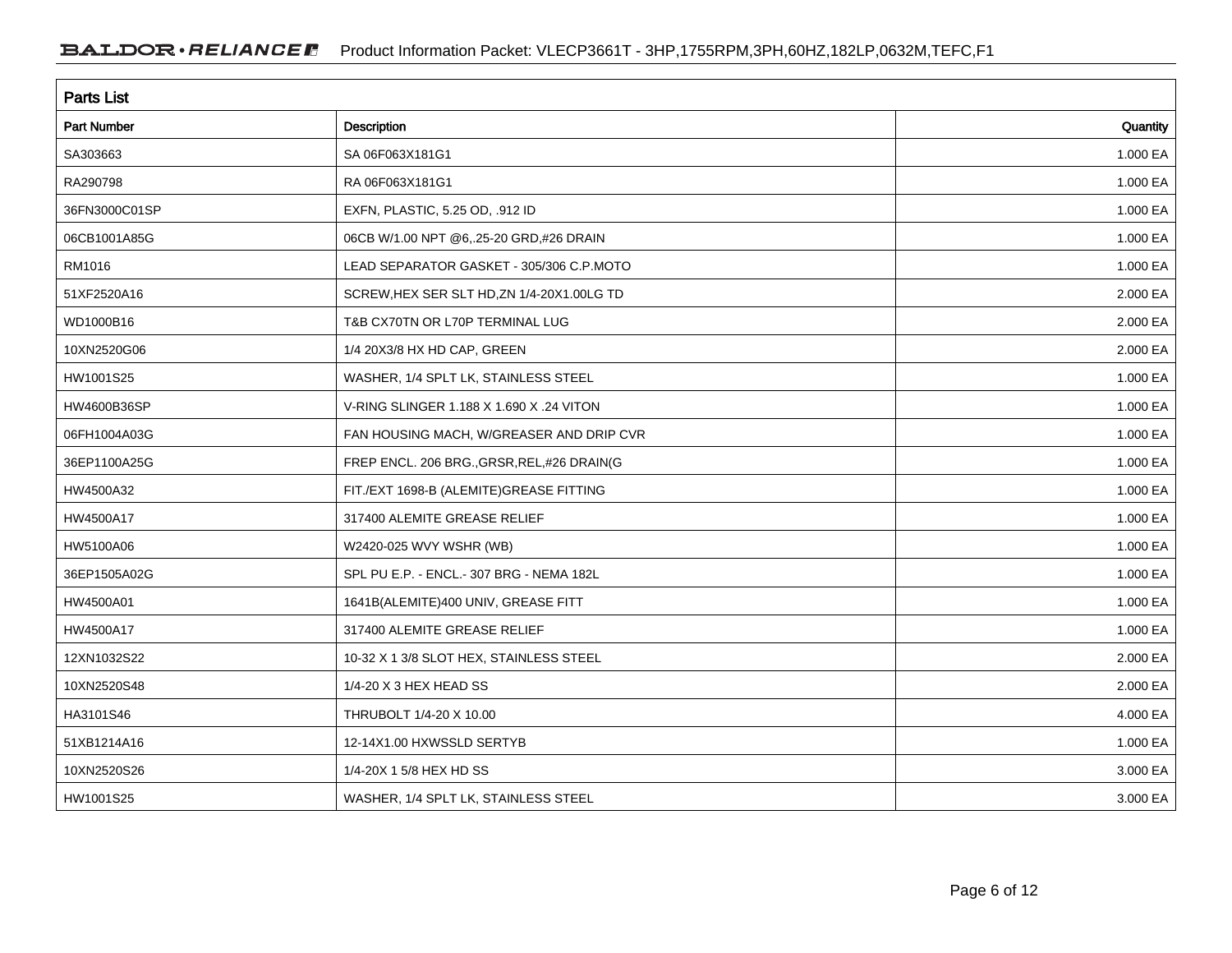| <b>Parts List (continued)</b> |                                          |          |  |  |  |
|-------------------------------|------------------------------------------|----------|--|--|--|
| Part Number                   | Description                              | Quantity |  |  |  |
| 39FH4500A03G                  | DRIP COVER, STAMPED (GRAY EPOXY)         | 1.000 EA |  |  |  |
| XY3816S12                     | 3/8-16 HEX FINISHED NUT SS               | 2.000 EA |  |  |  |
| HW1001S38                     | WASHER, 3/8 SPLT LK, STAINLESS STEEL     | 2.000 EA |  |  |  |
| 06CB1503A01G                  | LIPPED CONDUIT BOX LID, MACH GRAY EPOXY  | 1.000 EA |  |  |  |
| 06GS1009                      | GASKET, KOBX LID, 1/8" THICK BLACK NEOPR | 1.000 EA |  |  |  |
| HA3400S09                     | STUD-3/8-16 X 2.75                       | 4.000 EA |  |  |  |
| HW1001S38                     | WASHER, 3/8 SPLT LK, STAINLESS STEEL     | 4.000 EA |  |  |  |
| HW3208S01                     | 3/8-16 EYE NUT                           | 2.000 EA |  |  |  |
| HW1001S38                     | WASHER, 3/8 SPLT LK, STAINLESS STEEL     | 2.000 EA |  |  |  |
| 10XN2520S12                   | BOLT 1/4 - 20X 3/4 HEX HEAD SS (F/S)     | 2.000 EA |  |  |  |
| HW1001S25                     | WASHER, 1/4 SPLT LK, STAINLESS STEEL     | 2.000 EA |  |  |  |
| HW4600B33                     | V-RING SLINGER 1.375 X 1.890 X .35 VITON | 1.000 EA |  |  |  |
| HW2502E16                     | #303 SS, SQ KEY 1/4 X 1.750              | 1.000 EA |  |  |  |
| HA7000A02                     | KEY RETAINER RING, 1 1/8 DIA, 1 3/8 DIA  | 1.000 EA |  |  |  |
| MJ5001A27                     | 32220KN GRAY SEALER *MIN BUY 4 QTS=1GAL  | 0.001 QT |  |  |  |
| LB1115N                       | LABEL, LIFTING DEVICE (ON ROLLS)         | 1.000 EA |  |  |  |
| 85XU0407S04                   | 4X1/4 U DRIVE PIN STAINLESS              | 4.000 EA |  |  |  |
| MJ1000A02                     | GREASE, POLYREX EM EXXON                 | 0.050 LB |  |  |  |
| MG1025N19                     | WILKOFAST, 778.50, RELIANCE BLUE-GREEN 8 | 0.028 GA |  |  |  |
| LC0005E01                     | CONN.DIA./WARNING LABEL (LC0005/LB1119N) | 1.000 EA |  |  |  |
| LB1449                        | DIV-2/NEC WARNING LABEL                  | 1.000 EA |  |  |  |
| NP3258E                       | SS CP SUPER-E DIV-2 UL CSA-C US EEV CC   | 1.000 EA |  |  |  |
| NP3261E                       | SS CP SUPER-E AUX DATA INFORMATION       | 1.000 EA |  |  |  |
| G0PA1000                      | PKG GRP, PRINT<br>PK1026A06              | 1.000 EA |  |  |  |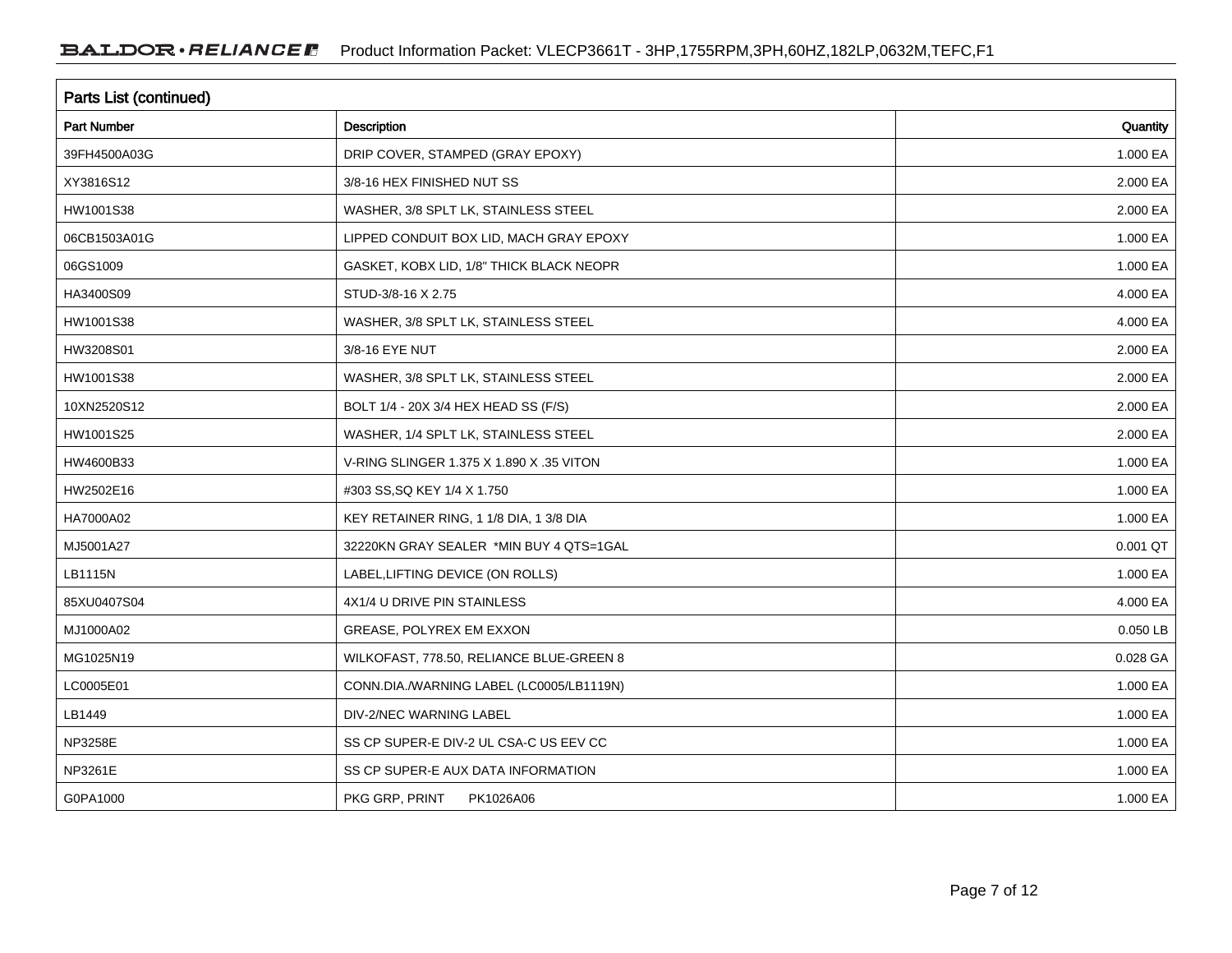### Product Information Packet: VLECP3661T - 3HP,1755RPM,3PH,60HZ,182LP,0632M,TEFC,F1

| PK3082   | STYROFOAM CRADLE                        | 1.000 EA |
|----------|-----------------------------------------|----------|
| PK6503   | STRUCTURAL WOOD PSC 1X6X8               | 1.000 EA |
| MN416A01 | TAG-INSTAL-MAINT no wire (2100/bx) 4/22 | 1.000 EA |
| LB1002N  | LABEL, MARINE DUTY (ON ROLLS)           | 1.000 EA |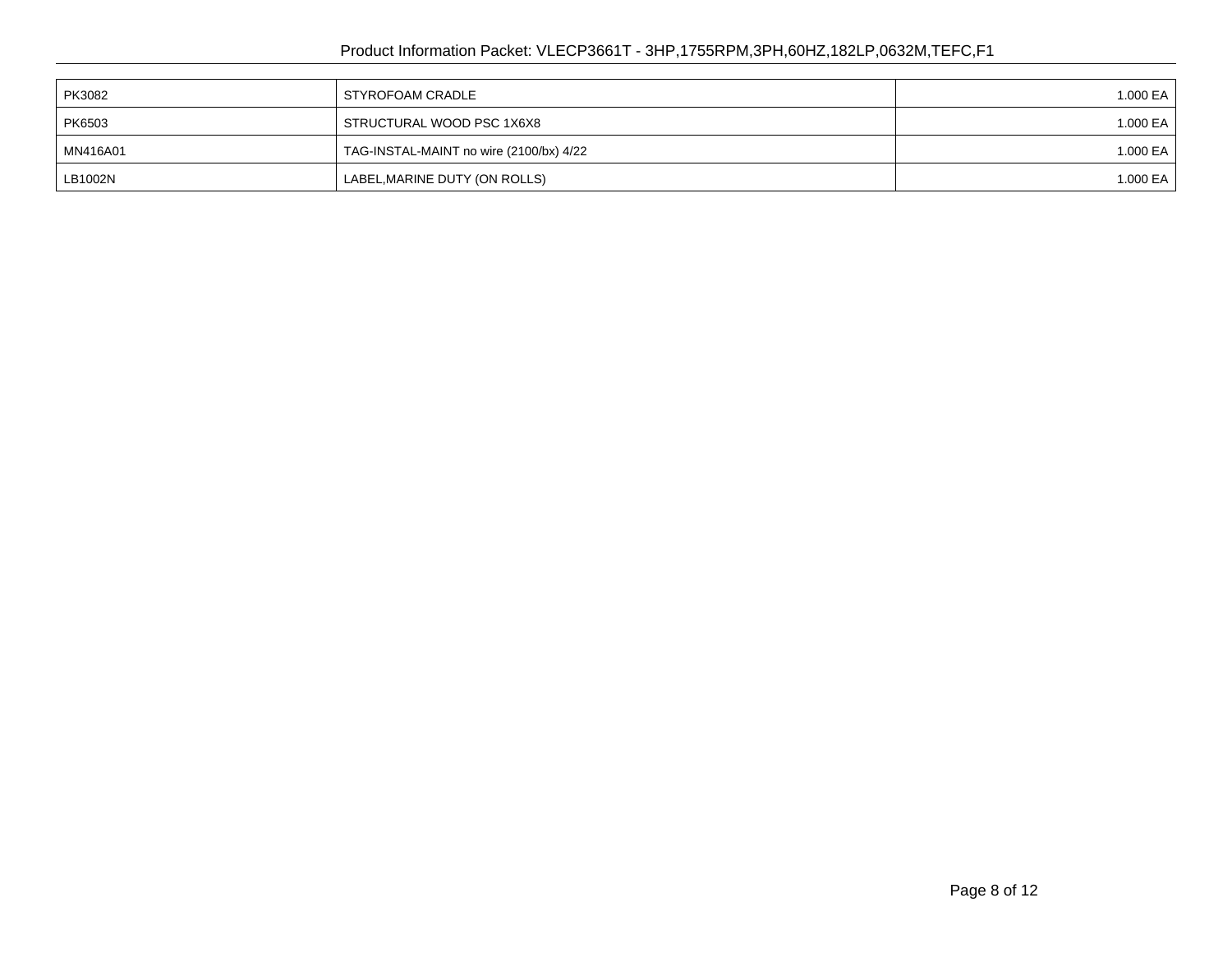#### **AC Induction Motor Performance Data**

Record # 35861Typical performance - not guaranteed values

| Winding: 06WGX181-R006<br><b>Type: 0632M</b> |                   | <b>Enclosure: TEFC</b> |                                                 |                |
|----------------------------------------------|-------------------|------------------------|-------------------------------------------------|----------------|
| <b>Nameplate Data</b>                        |                   |                        | 460 V, 60 Hz:<br><b>High Voltage Connection</b> |                |
| <b>Rated Output (HP)</b>                     |                   | 3                      | <b>Full Load Torque</b>                         | 9.06 LB-FT     |
| <b>Volts</b>                                 |                   | 230/460                | <b>Start Configuration</b>                      | direct on line |
| <b>Full Load Amps</b>                        |                   | 8.2/4.1                | <b>Breakdown Torque</b>                         | 33.1 LB-FT     |
| <b>R.P.M.</b>                                |                   | 1755                   | <b>Pull-up Torque</b>                           | 18.2 LB-FT     |
| Hz                                           | 60 Phase          | 3                      | <b>Locked-rotor Torque</b>                      | 20.4 LB-FT     |
| <b>NEMA Design Code</b>                      | <b>B KVA Code</b> |                        | <b>Starting Current</b>                         | 29.8 A         |
| Service Factor (S.F.)                        |                   | 1.15                   | <b>No-load Current</b>                          | 2.14A          |
| <b>NEMA Nom. Eff.</b>                        | 89.5 Power Factor | 77                     | Line-line Res. @ 25°C                           | $3.94\Omega$   |
| <b>Rating - Duty</b>                         |                   | 40C AMB-CONT           | Temp. Rise @ Rated Load                         | $35^{\circ}$ C |
| S.F. Amps                                    |                   |                        | Temp. Rise @ S.F. Load                          | $42^{\circ}$ C |
|                                              |                   |                        | <b>Locked-rotor Power Factor</b>                | 41             |
|                                              |                   |                        | <b>Rotor inertia</b>                            | 0.298 LB-FT2   |

#### **Load Characteristics 460 V, 60 Hz, 3 HP**

| % of Rated Load     | 25   | 50   | 75   | 100  | 125  | 150  | S.F. |
|---------------------|------|------|------|------|------|------|------|
| <b>Power Factor</b> | 38   | 58   | 70   | 77   | 81   | 83   | 79   |
| <b>Efficiency</b>   | 83.2 | 88.3 | 89.8 | 89.7 | 89.1 | 87.7 | 89.3 |
| <b>Speed</b>        | 1790 | 1779 | 1769 | 1757 | 1744 | 1730 | 1749 |
| <b>Line amperes</b> | 2.34 | 2.79 | 3.39 | 4.1  | 4.91 | 5.86 | 4.59 |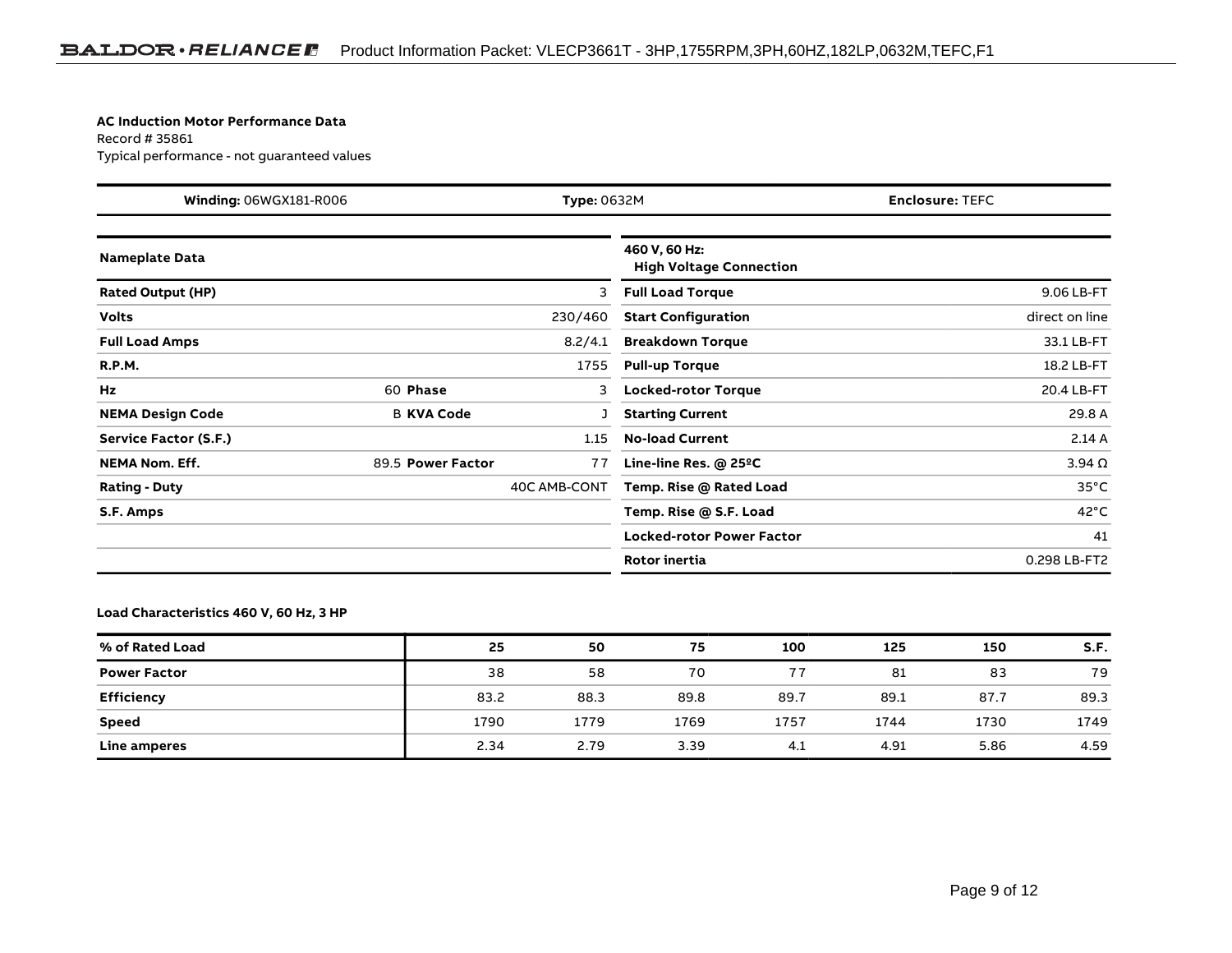

Performance Graph at 460V, 60Hz, 3.0HP Typical performance - Not guaranteed values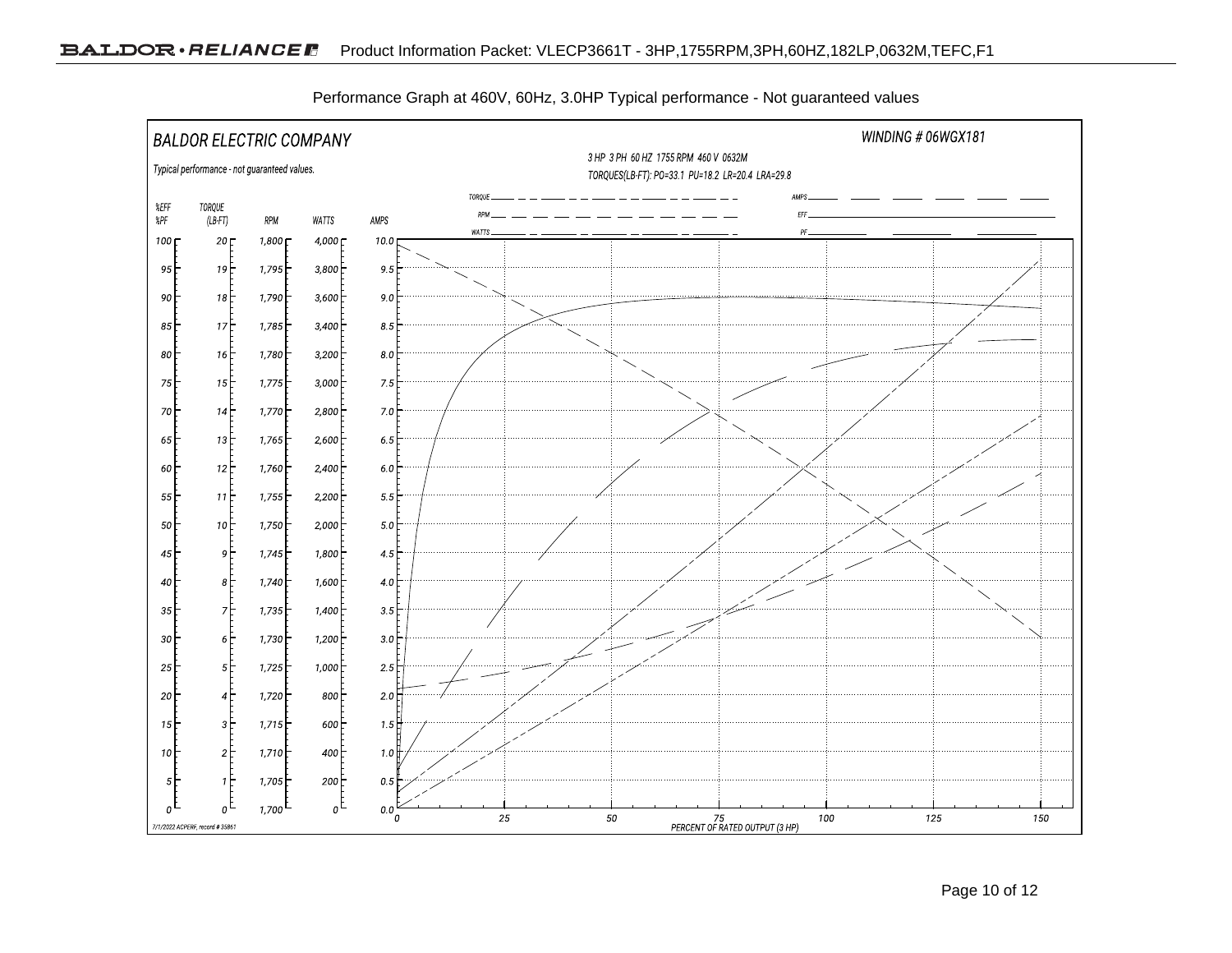